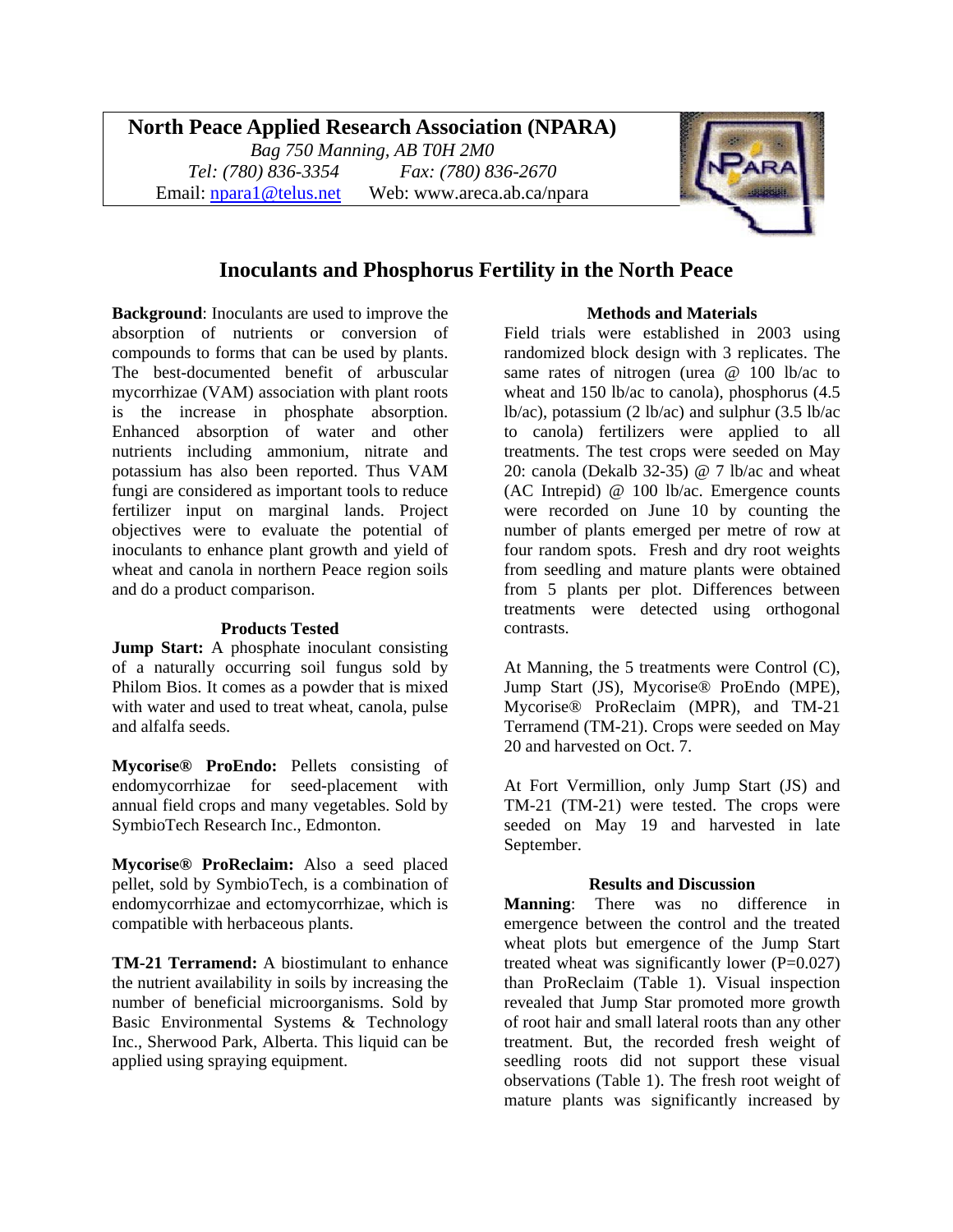ProEndo (P=0.095) and TM-21 (P=0.102), while Jump Start and ProReclaim also showed some improvement. The dry weight of mature plant roots showed a similar trend but the difference between Control and ProEndo only was significant (P=0.033). Heavier root biomass could be attributed to the presence of mycorhizzal hyphae in conjunction to a healthier and better developed root system.

The harvest data indicated that the inoculants had a positive impact on grain yield. Compared to Control, the yield was higher with ProEndo (26%), ProReclaim (21%), Jump Start (15%) and TM-21 (13%). But it was significantly improved by only ProEndo  $(P=0.013)$  and ProReclaim (P=0.036). There was no correlation between the root mass and yield as the highest yielding treatment, ProReclaim, did not show significant improvement in root weight over the Control. The contribution margin from wheat was increased by all inoculants, with a range of \$10 with TM-21 to \$29 with ProReclaim.

| Table 1. Crop data at Manning. |                |     |            |            |             |  |  |  |
|--------------------------------|----------------|-----|------------|------------|-------------|--|--|--|
| Measurement                    | C              | JS  | <b>MPE</b> | <b>MOR</b> | <b>TM21</b> |  |  |  |
| Costs, \$/ac                   | $\overline{0}$ | 4.0 | 8.4        | 8.4        | 10.0        |  |  |  |
|                                | Wheat          |     |            |            |             |  |  |  |
| Plants, #/m                    | 43             | 40  | 47         | 48         | 47          |  |  |  |
| Seeding roots                  | 1.9            | 1.7 | 1.5        | 1.9        | 1.8         |  |  |  |
| fresh wt., g                   |                |     |            |            |             |  |  |  |
| Plant roots                    | 1.0            | 1.3 | 1.6        | 1.1        | 1.5         |  |  |  |
| fresh wt., g                   |                |     |            |            |             |  |  |  |
| Plant roots                    | 0.4            | 0.6 | 0.7        | 0.5        | 0.6         |  |  |  |
| dry wt., g                     |                |     |            |            |             |  |  |  |
| Yield, bu/ac                   | 32             | 40  | 42         | 43         | 40          |  |  |  |
| Margin, \$/ac                  | 27             | 45  | 56         | 66         | 37          |  |  |  |
|                                | Canola         |     |            |            |             |  |  |  |
| Plants, #/m                    | 28             | 27  | 30         | 27         | 27          |  |  |  |
| Seeding roots                  | 1.1            | 0.8 | 1.0        | 0.9        | 0.9         |  |  |  |
| fresh wt., g                   |                |     |            |            |             |  |  |  |
| Plant roots                    | 7.9            | 7.0 | 7.0        | 7.1        | 6.1         |  |  |  |
| fresh wt., g                   |                |     |            |            |             |  |  |  |
| Plant roots                    | 2.1            | 2.0 | 2.0        | 2.0        | 1.6         |  |  |  |
| dry wt., g                     |                |     |            |            |             |  |  |  |
| Yield, bu/ac                   | 26             | 26  | 21         | 22         | 28          |  |  |  |
| Green seed,                    | 4.2            | 3.0 | 8.2        | 3.0        | 4.3         |  |  |  |
| $\%$                           |                |     |            |            |             |  |  |  |
| Margin* \$/ac                  | 36             | 30  | -9         | 4          | 41          |  |  |  |

\* Contribution margin was the differences in revenue and production costs for each treatment.

There were no consistent effects of inoculants on emergence, root weight of seedlings or mature plants, yield, or the contribution margin of canola (Table 1). Also, unlike wheat, Jump Start did not appear to promote the growth of root hair or small lateral roots on the canola seedlings. For example, compared to the Control, the yield was higher with TM-21, equal with Jump Start, and lower with the other 2 inoculants; and the contribution margin was increased by TM-21 while reduced by the other 3 inoculants. The incidence of green seed was lowest with Jump Start and ProReclaim while it was highest with ProEndo.

**Fort Vermilion:** Drought conditions early in the season greatly reduced crop yields. There were no consistent differences in emergence and root growth of crops (data not shown). Crop yields were also not significantly influenced by the inoculants (Table 2). Thus the contribution margins were reduced from the use of inoculants due to their additional cost.

| Table 2. Crop yield (bu/ac) at Fort |                         |  |      |      |      |
|-------------------------------------|-------------------------|--|------|------|------|
| Vermillion.                         |                         |  |      |      |      |
| Crop                                | $\mathbf{\mathfrak{c}}$ |  | JS   | TM21 |      |
| Wheat                               | 12.0                    |  | 12.2 |      | 12.5 |
| Canola                              | 7 Q                     |  | 81   |      | 82   |

**Discussion and Conclusions**: The trial showed a marked benefit for the use of inoculants with wheat at the Manning site. All of the inoculants increased wheat yields. Those benefits were not duplicated with canola at Manning or with either crop at Fort Vermillion.

 Since the crops at Manning were not drought stressed, the benefits associated with mycorrhizal colonization of the roots and increased water uptake were not realised. For example, with the mature plants, the water content of fresh roots ranged between 53 and 60% for wheat and ranged between 73 and 75% for canola. Very low crop yield due to drought were considered responsible for lack of inoculant effects at Fort Vermilion. Drier years, but with reasonable yield potential may be needed to enhance drought resistance and nutrient availability from the mycorrhizal association.